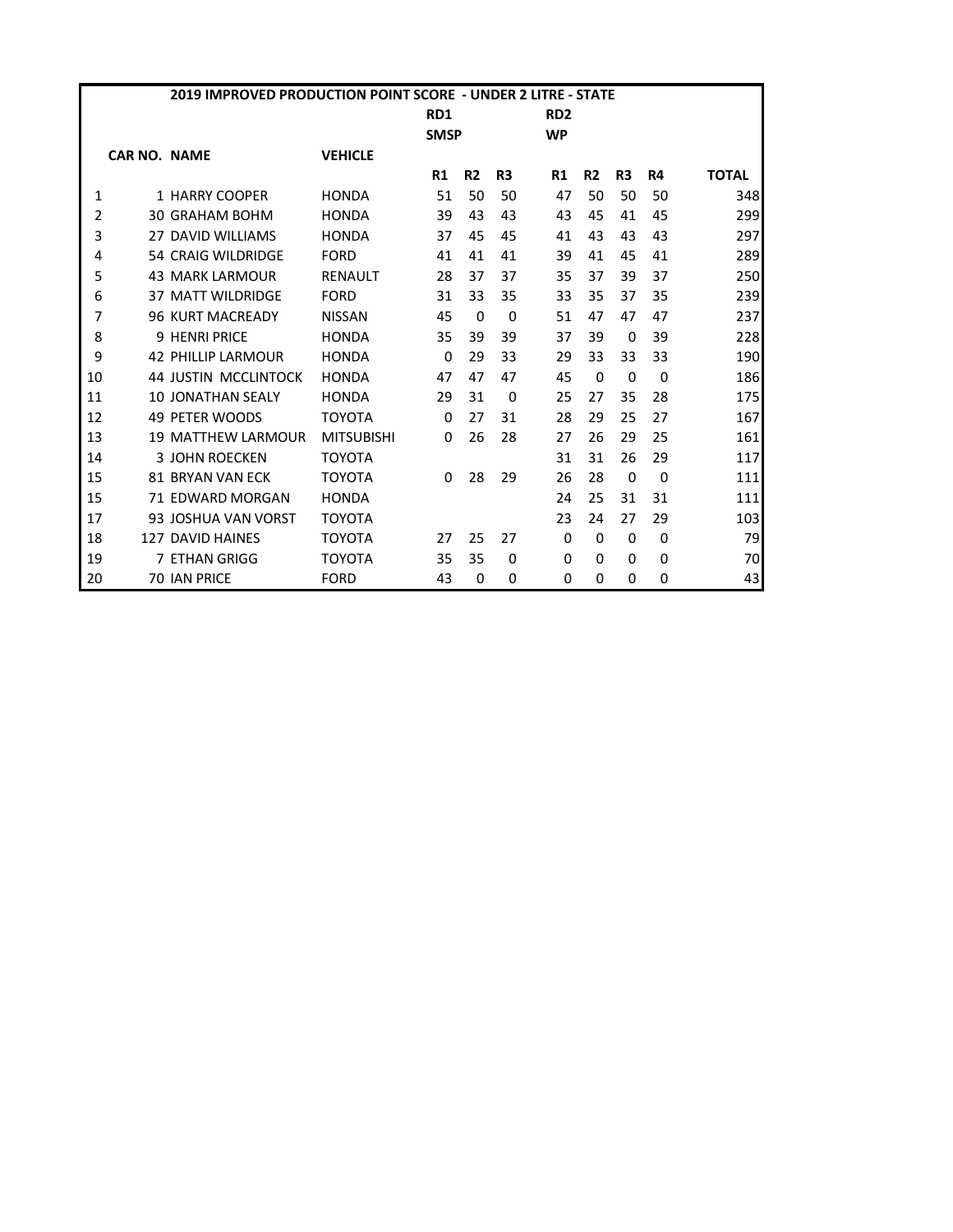|                |                     | 2019 IMPROVED PRODUCTION POINT SCORE - OVER 2 LITRE - STATE |                   |             |                |                |                 |                |                |           |              |
|----------------|---------------------|-------------------------------------------------------------|-------------------|-------------|----------------|----------------|-----------------|----------------|----------------|-----------|--------------|
|                |                     |                                                             |                   | RD1         |                |                | RD <sub>2</sub> |                |                |           |              |
|                |                     |                                                             |                   | <b>SMSP</b> |                |                | <b>WP</b>       |                |                |           |              |
|                |                     |                                                             |                   | R1          | R <sub>2</sub> | R <sub>3</sub> | R1              | R <sub>2</sub> | R <sub>3</sub> | <b>R4</b> |              |
|                | <b>CAR NO. NAME</b> |                                                             | <b>VEHICLE</b>    |             |                |                |                 |                |                |           | <b>TOTAL</b> |
| 1              |                     | <b>156 TREVAN SPITERI</b>                                   | <b>MITSUBISHI</b> | 50          | 50             | 47             | 50              | 47             | 50             | 47        | 341          |
| $\overline{2}$ |                     | 1 MICHAEL KING                                              | <b>MITSUBISHI</b> | 48          | 47             | 50             | 48              | 50             | 47             | 50        | 340          |
| 3              |                     | 22 PETER HENNESY                                            | <b>BMW</b>        | 41          | 41             | 41             | 45              | 43             | 45             | 33        | 289          |
| 4              |                     | <b>47 ANDREW MCMASTER</b>                                   | <b>BMW</b>        | 39          | 37             | 37             | 41              | 45             | 35             | 45        | 279          |
| 5              |                     | <b>16 PETER HARMSTON</b>                                    | <b>HONDA</b>      | 37          | 33             | 39             | 35              | 37             | 39             | 37        | 257          |
| 6              |                     | <b>36 STEVEN ENGEL</b>                                      | <b>MITSUBISHI</b> | 35          | 24             | 33             | 37              | 35             | 37             | 41        | 242          |
| $\overline{7}$ |                     | <b>144 SCOTT TUTTON</b>                                     | <b>MITSUBISHI</b> | 33          | 26             | $\Omega$       | 39              | 41             | 43             | 43        | 225          |
| 8              |                     | <b>75 SHAD HASSAN</b>                                       | <b>MAZDA</b>      | 0           | $\Omega$       | 27             | 29              | 31             | 31             | 31        | 149          |
| 9              |                     | 52 LACHLAN MCBRIEN                                          | <b>BMW</b>        |             |                |                | 31              | 33             | 41             | 39        | 144          |
| 10             |                     | <b>46 SIMON BADMAN</b>                                      | <b>MAZDA</b>      |             |                |                | 33              | 39             | 33             | 35        | 140          |
| 11             |                     | <b>32 PETER INGRAM</b>                                      | <b>MAZDA</b>      | 43          | 45             | 45             |                 |                |                |           | 133          |
| 12             |                     | <b>15 GRAEME WATTS</b>                                      | <b>NISSAN</b>     | 45          | 43             | 43             |                 |                |                |           | 131          |
| 13             |                     | <b>18 JAMES OBRIEN</b>                                      | <b>MAZDA</b>      |             |                |                | 27              | 29             | 29             | 29        | 114          |
| 14             |                     | 13 MIKE JONES                                               | <b>HOLDEN</b>     | 25          | 25             | 31             | 26              | $\Omega$       | $\Omega$       | 0         | 107          |
| 15             |                     | <b>142 STIG RICHARDS</b>                                    | <b>MAZDA</b>      | 31          | 39             | 35             |                 |                |                |           | 105          |
| 16             |                     | 69 GRAEME SHEA                                              | <b>MAZDA</b>      | 27          | 23             | 26             | 28              | 0              | 0              | 0         | 104          |
| 17             |                     | <b>25 DAVID WORREL</b>                                      | <b>HOLDEN</b>     | 23          | 27             | 29             |                 |                |                |           | 79           |
| 18             |                     | <b>382 PAUL LEABETER</b>                                    | <b>MITSUBSHI</b>  | 24          | 22             | 28             |                 |                |                |           | 74           |
| 19             |                     | <b>64 MICHAEL HAZELTON</b>                                  | <b>MAZDA</b>      | 0           | 29             | $\Omega$       | 43              | 0              | $\Omega$       | $\Omega$  | 72           |
| 20             |                     | 21 DAVID NOBLE                                              | <b>MAZDA</b>      | 21          | 20             | 25             |                 |                |                |           | 66           |
| 21             |                     | 55 DAVID VINCENT                                            | <b>FORD</b>       | 20          | 21             | 24             |                 |                |                |           | 65           |
| 22             |                     | 888 BRADON WAM LUM                                          | <b>HOLDEN</b>     | 29          | 35             | $\Omega$       |                 |                |                |           | 64           |
| 23             |                     | 83 PETER BELLETE                                            | <b>AUDI</b>       | 28          | 31             | 0              |                 |                |                |           | 59           |
| 24             |                     | 88 WILLIAM MCCLAY                                           | <b>HOLDEN</b>     | 26          | 28             | $\Omega$       |                 |                |                |           | 54           |
| 25             |                     | <b>78 MARK TUTTON</b>                                       | <b>HOLDEN</b>     | $\Omega$    | 26             | 0              |                 |                |                |           | 26           |
| 26             |                     | 380 NEIL BYERS                                              | <b>MITSUBISHI</b> | 22          | $\Omega$       | 0              |                 |                |                |           | 22           |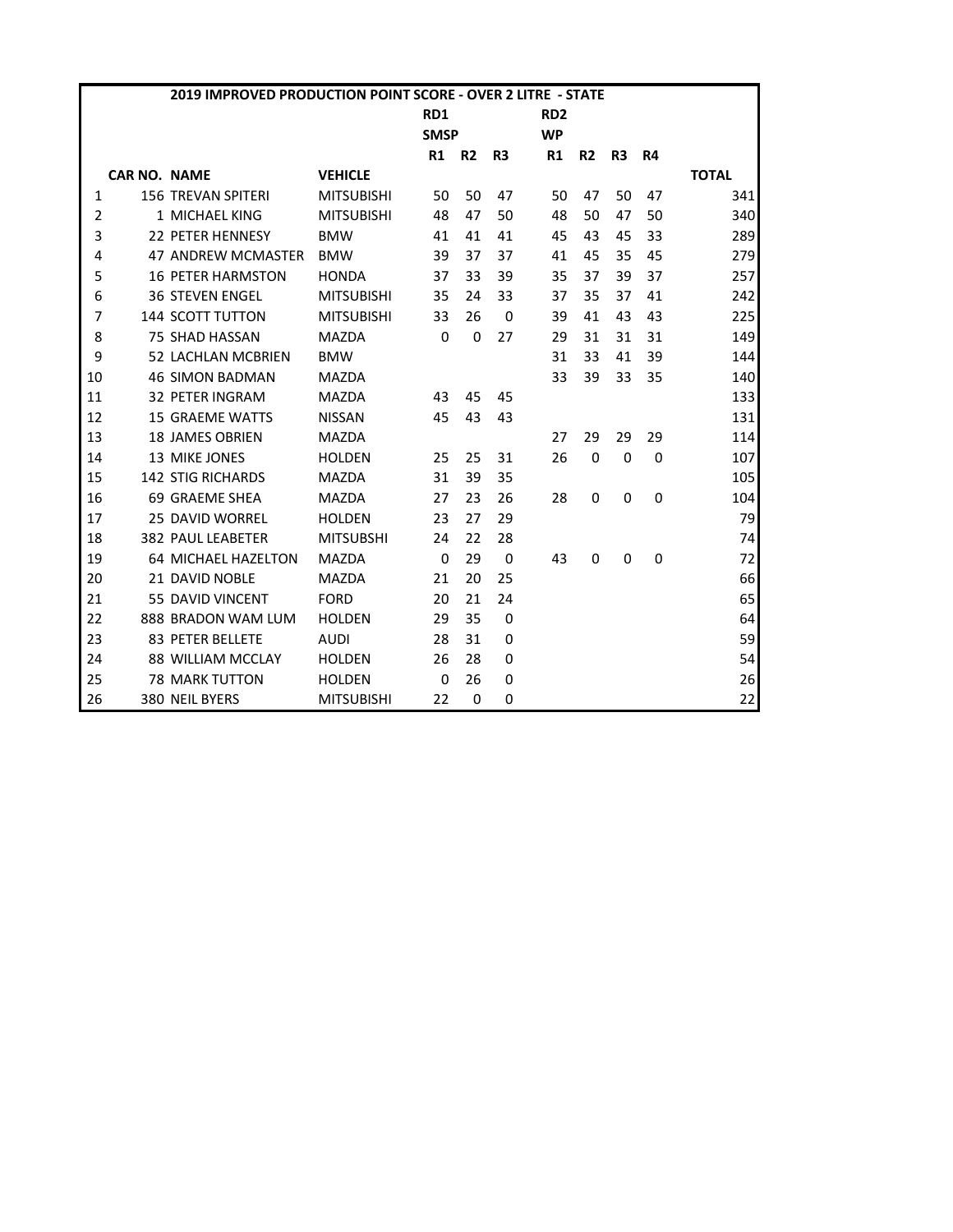|   | <b>2019 IMPROVED PRODUCTION POINT SCORE - STATE</b> |                        |                   |                 |                |      |                 |    |          |    |              |  |
|---|-----------------------------------------------------|------------------------|-------------------|-----------------|----------------|------|-----------------|----|----------|----|--------------|--|
|   |                                                     |                        |                   | RD <sub>1</sub> |                |      | RD <sub>2</sub> |    |          |    |              |  |
|   |                                                     | <b>1600CC</b>          |                   | <b>SMSP</b>     |                |      | <b>WP</b>       |    |          |    |              |  |
|   |                                                     |                        |                   | R1              | R <sub>2</sub> | - R3 | R1              |    | R2 R3 R4 |    |              |  |
|   | <b>CAR NO. NAME</b>                                 |                        | <b>VEHICLE</b>    |                 |                |      |                 |    |          |    | <b>TOTAL</b> |  |
|   |                                                     | 27 MATTHEW LARMOUR     | <b>MITSUBISHI</b> | 0               | 50             | 50   | 50              | 50 | - 50     | 47 | 297          |  |
| 2 |                                                     | 93 JOSHUA VAN VORST    | <b>TOYOTA</b>     |                 |                |      | 47              | 47 | 47       | 50 | 191          |  |
| 3 |                                                     | <b>19 DAVID HAINES</b> | TOYOTA            | 50              | 47             | 47   |                 |    |          |    | 144          |  |
|   |                                                     |                        |                   |                 |                |      |                 |    |          |    |              |  |
|   |                                                     |                        |                   |                 |                |      |                 |    |          |    |              |  |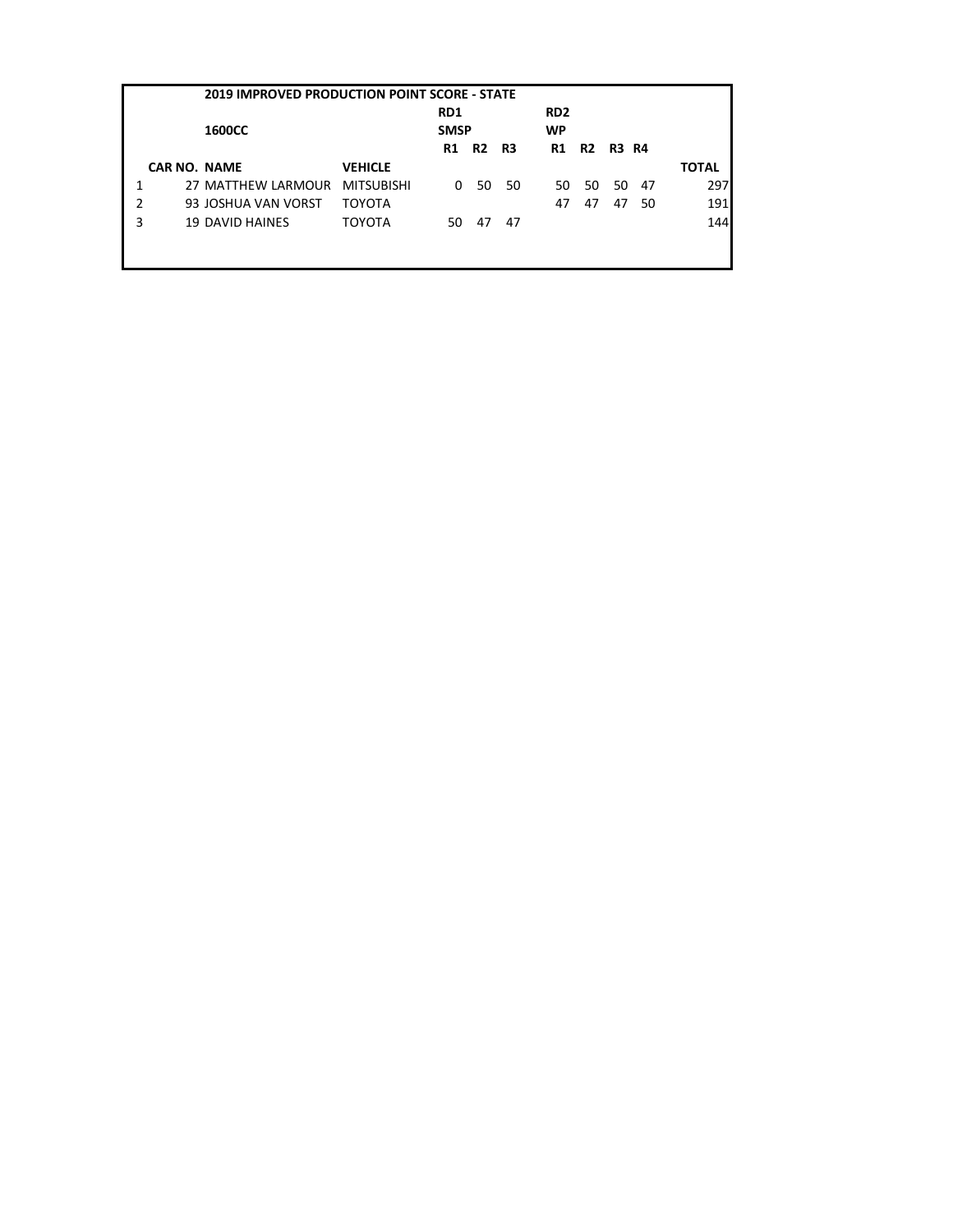|                | 2019 IMPROVED PRODUCTION POINT SCORE - UNDER 2 LITRE - STATE |                            |                |          |                |              |                 |                |                |          |              |  |
|----------------|--------------------------------------------------------------|----------------------------|----------------|----------|----------------|--------------|-----------------|----------------|----------------|----------|--------------|--|
|                |                                                              |                            |                | RD1      |                |              | RD <sub>2</sub> |                |                |          |              |  |
|                |                                                              | <b>JB LATE MODEL</b>       |                |          | <b>SMSP</b>    |              |                 |                |                |          |              |  |
|                |                                                              |                            |                | R1       | R <sub>2</sub> | R3           | R1              | R <sub>2</sub> | R <sub>3</sub> | R4       | <b>TOTAL</b> |  |
|                | <b>CAR NO. NAME</b>                                          |                            | <b>VEHICLE</b> |          |                |              |                 |                |                |          |              |  |
| 1              |                                                              | 80 HARRY COOPER            | <b>HONDA</b>   | 51       | 50             | 50           | 47              | 50             | 50             | 50       | 348          |  |
| $\overline{2}$ |                                                              | 30 GRAHAM BOHM             | <b>HONDA</b>   | 43       | 43             | 43           | 43              | 45             | 43             | 45       | 305          |  |
| 3              |                                                              | 27 DAVID WILLIAMS          | <b>HONDA</b>   | 41       | 45             | 45           | 41              | 43             | 45             | 43       | 303          |  |
| 4              |                                                              | <b>43 MARK LARMOUR</b>     | <b>RENAULT</b> | 33       | 39             | 41           | 37              | 39             | 41             | 39       | 269          |  |
| 5              |                                                              | <b>9 HENRI PRICE</b>       | <b>HONDA</b>   | 39       | 41             | 43           | 39              | 41             | 0              | 41       | 244          |  |
| 6              |                                                              | <b>96 KURT MACREADY</b>    | <b>NISSAN</b>  | 45       | $\Omega$       | 0            | 50              | 47             | 47             | 47       | 236          |  |
| 7              |                                                              | <b>42 PHILLIP LARMOUR</b>  | <b>HONDA</b>   | $\Omega$ | 33             | 39           | 33              | 37             | 37             | 37       | 216          |  |
| 8              |                                                              | <b>10 JONATHAN SEALY</b>   | <b>HONDA</b>   | 35       | 35             | <sup>0</sup> | 29              | 31             | 39             | 31       | 200          |  |
| 9              |                                                              | 49 PETER WOODS             | ΤΟΥΟΤΑ         | 0        | 29             | 37           | 31              | 33             | 31             | 29       | 190          |  |
| 10             |                                                              | <b>44 JUSTIN MCLINTOCK</b> | <b>HONDA</b>   | 47       | 47             | 47           | 45              | $\Omega$       | $\Omega$       | $\Omega$ | 186          |  |
| 11             |                                                              | 3 JOHN ROECKEN             | ΤΟΥΟΤΑ         |          |                |              | 35              | 35             | 33             | 33       | 136          |  |
| 12             |                                                              | 71 EDWARD MORGAN           | <b>HONDA</b>   |          |                |              | 28              | 29             | 35             | 35       | 127          |  |
| 13             |                                                              | 7 ETHAN GRIGG              | ΤΟΥΟΤΑ         | 37       | 37             | 0            |                 |                |                |          | 74           |  |
| 14             |                                                              | 81 BRYAN VAN ECK           | ΤΟΥΟΤΑ         | 0        | 31             | 35           |                 |                |                |          | 66           |  |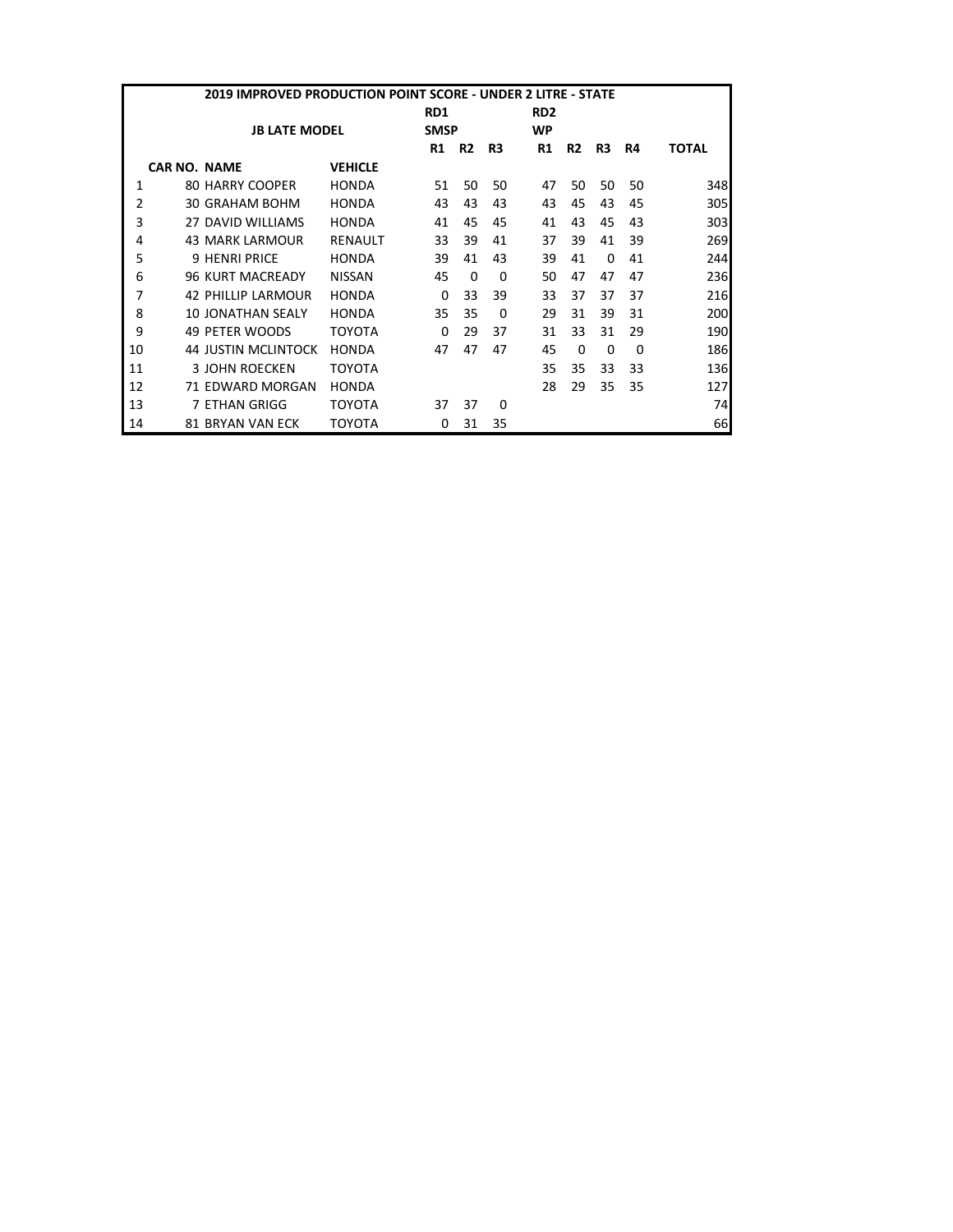|   | 2019 IMPROVED PRODUCTION POINT SCORE - UNDER 2 LITRE - STATE |                          |                |                 |           |    |                 |                |    |    |              |
|---|--------------------------------------------------------------|--------------------------|----------------|-----------------|-----------|----|-----------------|----------------|----|----|--------------|
|   |                                                              |                          |                | RD <sub>1</sub> |           |    | RD <sub>2</sub> |                |    |    |              |
|   |                                                              | <b>JA EARLY MODEL</b>    |                | <b>SMSP</b>     |           |    | <b>WP</b>       |                |    |    |              |
|   |                                                              |                          |                | <b>R1</b>       | <b>R2</b> | R3 | R1              | R <sub>2</sub> | R3 | R4 | <b>TOTAL</b> |
|   | <b>CAR NO. NAME</b>                                          |                          | <b>VEHICLE</b> |                 |           |    |                 |                |    |    |              |
| 1 |                                                              | 54 CRAIG WILDRIDGE       | <b>FORD</b>    | 47              | 50        | 50 | 50              | 50             | 50 | 50 | 347          |
| 2 |                                                              | <b>37 MATT WILDRIDGE</b> | <b>FORD</b>    | 45              | 47        | 47 | 47              | 47             | 47 | 47 | 327          |
| 3 |                                                              | 81 BRYAN VAN ECK         | <b>TOYOTA</b>  | 0               | 31        | 35 | 45              | 45             | 0  | 0  | 156          |
| 4 |                                                              | <b>70 IAN PRICE</b>      | <b>FORD</b>    | 50              | 0         | 0  |                 |                |    |    | 50           |
|   |                                                              |                          |                |                 |           |    |                 |                |    |    |              |
|   |                                                              |                          |                |                 |           |    |                 |                |    |    |              |
|   |                                                              |                          |                |                 |           |    |                 |                |    |    |              |
|   |                                                              |                          |                |                 |           |    |                 |                |    |    |              |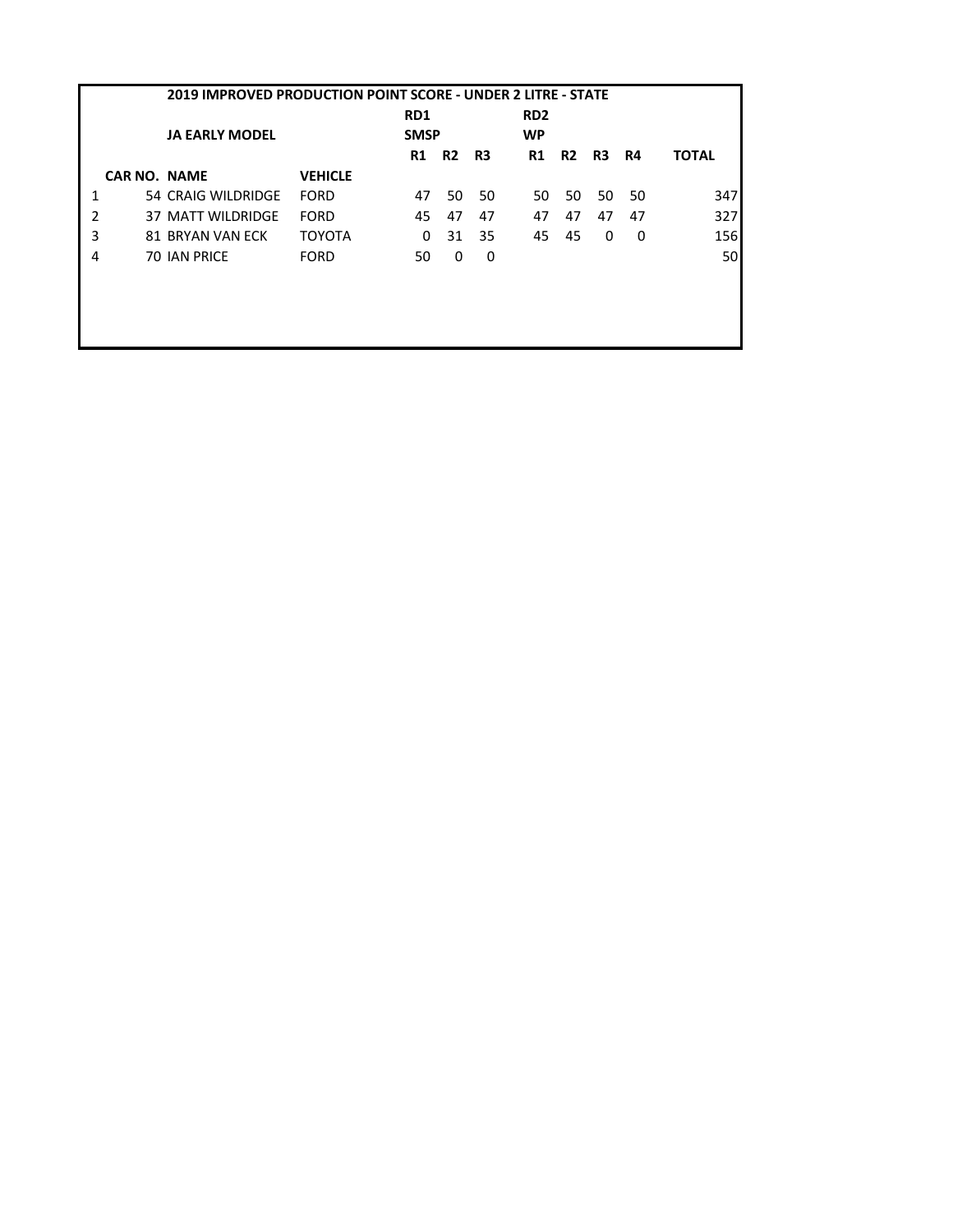| <b>2019 IMPROVED PRODUCTION - STATE</b> |                           |                                        |             |                |          |                 |                |                |           |              |
|-----------------------------------------|---------------------------|----------------------------------------|-------------|----------------|----------|-----------------|----------------|----------------|-----------|--------------|
|                                         |                           | 2000CC TO 3000CC                       |             |                |          |                 |                |                |           |              |
|                                         |                           | <b>EARLY MODEL RD1</b>                 |             |                |          | RD <sub>2</sub> |                |                |           |              |
|                                         |                           |                                        | <b>SMSP</b> |                |          | <b>WP</b>       |                |                |           |              |
|                                         | <b>CAR NO. NAME</b>       | <b>VEHICLE</b>                         | R1          | R <sub>2</sub> | R3       | <b>R1</b>       | <b>R2</b>      | R3             | R4        | <b>TOTAL</b> |
| $\mathbf{1}$                            | 47 ANDREW MACMASTER       | <b>BMW</b>                             | 47          | 47             | 47       | 47              | 50             | 50             | 50        | 338          |
| 2                                       | <b>75 SHAD HASSEN</b>     | <b>MAZDA</b>                           | $\Omega$    | $\Omega$       | 45       | 43              | 45             | 45             | 45        | 223          |
| 3                                       | <b>46 SIMON BAD MAN</b>   | <b>MAZDA</b>                           |             |                |          | 45              | 47             | 47             | 47        | 186          |
| 4                                       | 69 GRAEME SHEA            | <b>MAZDA</b>                           | 45          | 43             | 43       | 41              | $\Omega$       | $\Omega$       | $\Omega$  | 172          |
| 5                                       | <b>32 PETER INGRAM</b>    | MAZDA                                  | 50          | 50             | 50       |                 |                |                |           | 150          |
| 6                                       | 64 MICHAEL HAZELTON       | <b>MAZDA</b>                           | $\Omega$    | 45             | $\Omega$ | 50              | 0              | 0              | $\Omega$  | 95           |
|                                         |                           |                                        |             |                |          |                 |                |                |           |              |
|                                         |                           |                                        |             |                |          |                 |                |                |           |              |
|                                         |                           |                                        |             |                |          |                 |                |                |           |              |
|                                         |                           |                                        |             |                |          |                 |                |                |           |              |
|                                         |                           | <b>2019 IMPROVED PODUCTION - STATE</b> |             |                |          |                 |                |                |           |              |
|                                         |                           | <b>2000CC TO 3000CC</b>                |             |                |          |                 |                |                |           |              |
|                                         |                           | <b>LATE MODEL</b>                      | RD1         |                |          | RD <sub>2</sub> |                |                |           |              |
|                                         |                           |                                        | <b>SMSP</b> |                |          | <b>WP</b>       |                |                |           |              |
|                                         |                           |                                        | R1          | R <sub>2</sub> | R3       | R1              | R <sub>2</sub> | R <sub>3</sub> | <b>R4</b> |              |
|                                         | <b>CAR NO. NAME</b>       | <b>VEHICLE</b>                         |             |                |          |                 |                |                |           |              |
| $\mathbf{1}$                            | <b>16 PETER HARMSTRON</b> | <b>HONDA</b>                           | 50          | 50             | 50       | 50              | 50             | 50             | 50        | 350          |
| 2                                       | 21 DAVID NOBLE            | <b>MAZDA</b>                           | 47          | 47             | 47       |                 |                |                |           | 141          |
| $\overline{2}$                          | <b>18 JAMES OBRIEN</b>    | <b>MAZDA</b>                           |             |                |          | $\Omega$        | 47             | 47             | 47        | 141          |
|                                         |                           |                                        |             |                |          |                 |                |                |           |              |
|                                         |                           |                                        |             |                |          |                 |                |                |           | 0            |